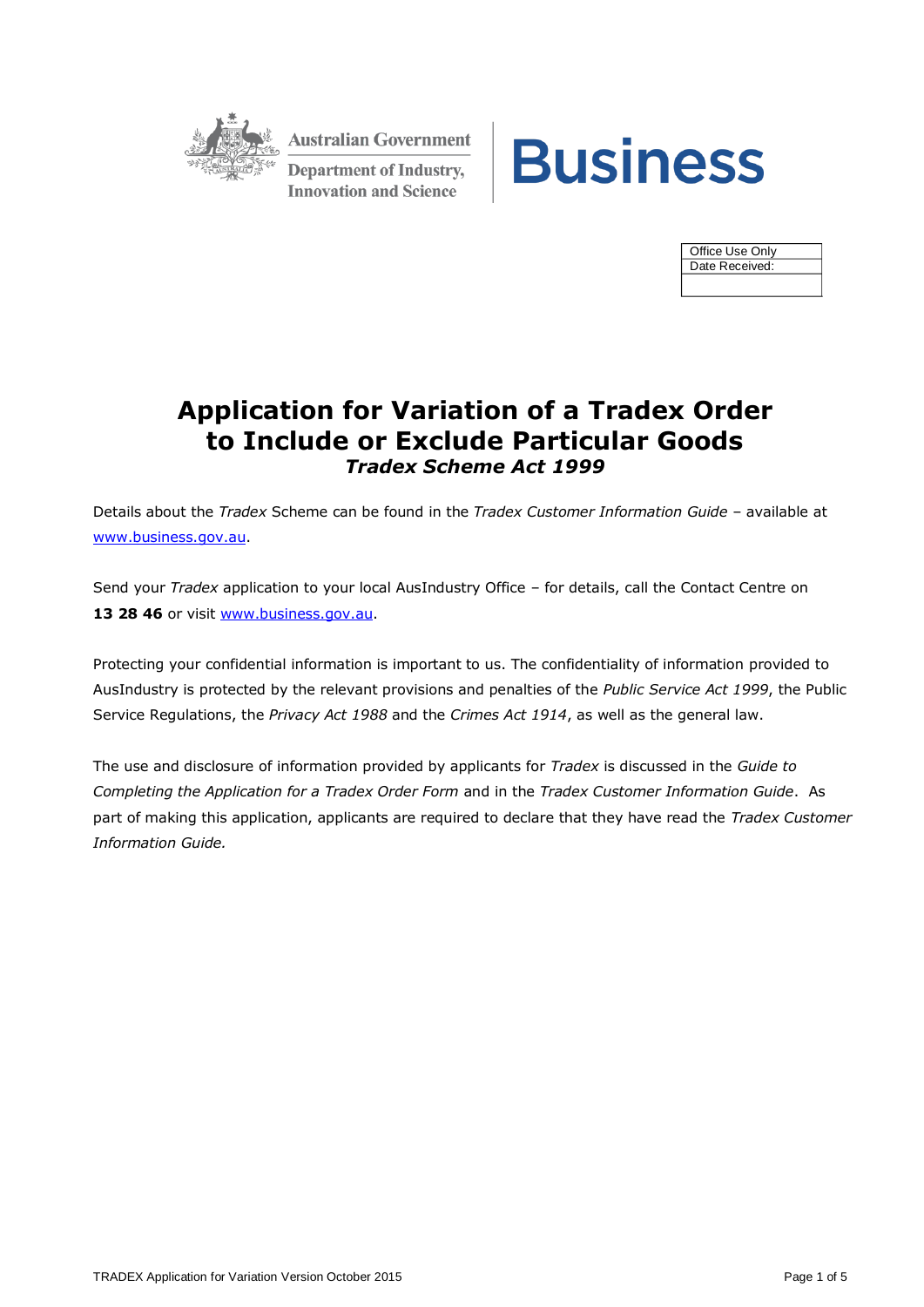### Before you Begin

### **About AusIndustry**

AusIndustry is the Australian Government's business program delivery division of the Department of Industry, Innovation and Science.

### **When to Use This Form**

The holder of a *Tradex* Order may use this form to apply for a Variation of the Order in relation to either or both of the following:

- the **exclusion** from the *Tradex* Order of goods of a kind or description specified in the Order; and/or
- the **inclusion** in the *Tradex* Order of eligible goods of a kind or description not already specified in the Order

### **Getting help to fill in your application**

**You can also get general help** to prepare your *Tradex* application by phoning an AusIndustry Customer Service Manager. For details, call the Contact Centre on 13 28 46 or visit [www.business.gov.au.](http://www.business.gov.au/)

In the light of the various obligations that apply to holders of *Tradex* orders, holders applying to vary an order are encouraged to seek independent assistance about the application for variation and the ability to continue to comply with ongoing program obligations.

Important: If you need more space to include extra information, attach a separate sheet to your application.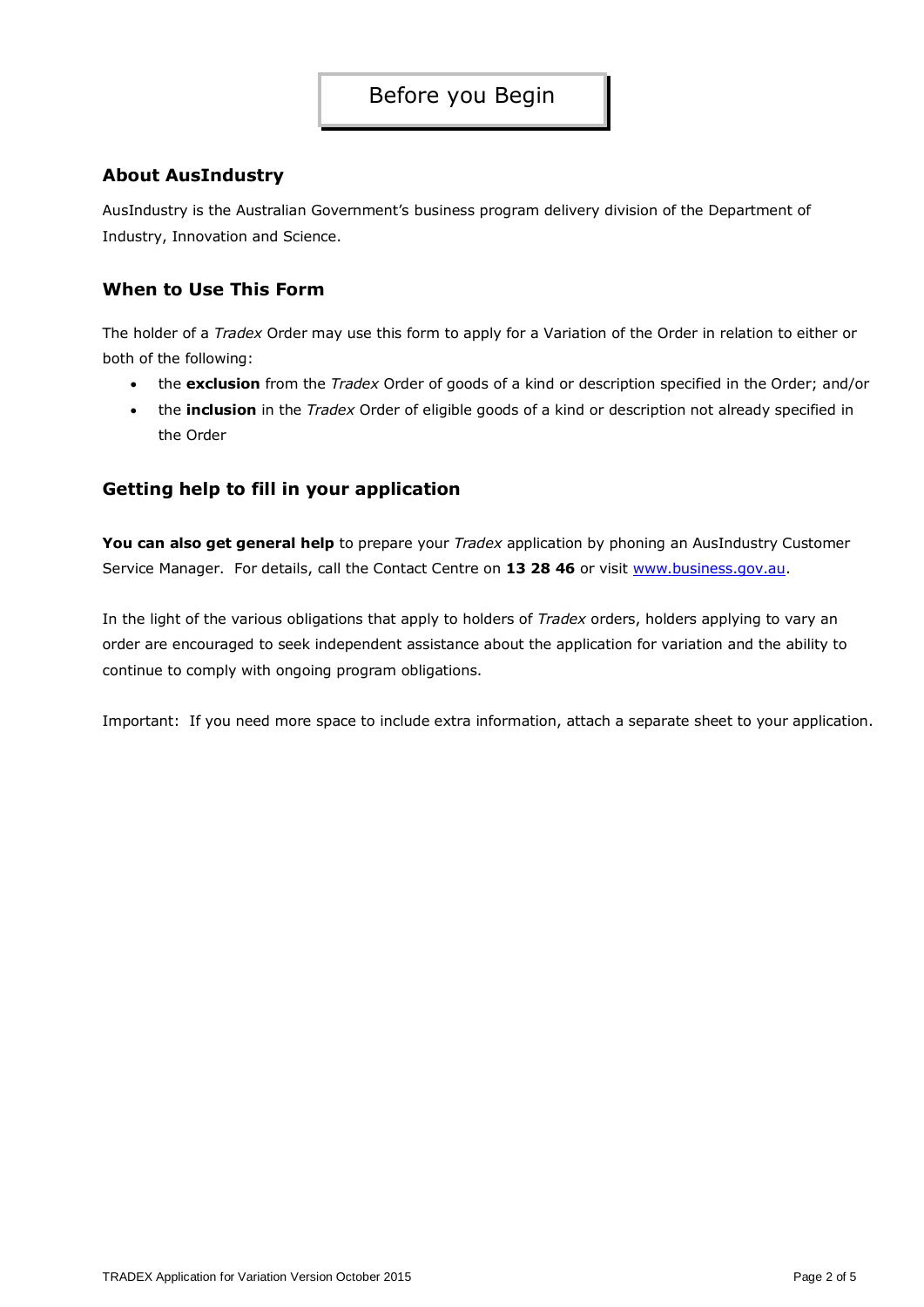# Business / Applicant Information

| Order Number<br>Trading Name/s (if you trade under another name)<br>13<br>$\overline{\mathbf{2}}$<br>Name of Applicant<br>If individual or sole trader<br>Mr, Ms, etc<br>Given name/s<br><b>Business Street Address</b><br>14<br><b>Street</b><br>Family name (surname)<br>Postcode<br>Suburb<br>State<br>Birth date<br>Business Postal Address (if different to above)<br>15<br>If company or other incorporated entity<br>Postal<br>Legal/registered name<br>Suburb<br>State<br>Postcode<br>16<br>Nominated contact person for <i>Tradex</i> matters<br>Date of Incorporation<br>Mr, Ms, etc<br>Given name/s<br>Family name (surname)<br>Date commenced operations<br>17<br>Contact person's position.<br>Australian Business Number (ABN)<br>3<br>(if you have one)<br>Chief Executive<br>Financial Controller /<br>Officer<br>Accountant<br>Company Secretary<br>Partner<br>Australian Company Number (ACN)<br>4<br>(if you have one)<br>Managing Director<br>Manager<br>Director<br>Other Specify below $\sqrt{1}$<br>If no ABN please quote CCID<br>5<br>(Customs Client Identifier)<br>Preferred method of contact (tick one only)<br>18<br>Email<br>Phone<br>Letter<br>Which of the following accurately describes<br>6<br>you or your business / organisation?<br>19<br>Contact Phone<br>Tick ALL that apply.<br><b>Contact Mobile</b><br>Individual or Sole<br>Any other unincorporated<br>Trader<br>association or body of<br>Contact Fax<br>persons<br>Contact email address (if not same as business email)<br>Trustee apply on behalf of<br>Registered Company<br>Corporation<br>a trust<br>Partnership<br>Other Specify below $\sqrt{1}$<br>Postal address of contact person<br>20<br>(If not the same as the business postal address)<br>all Tradex correspondence will be sent here<br>What is your ANZSIC code?<br>7<br><b>Street</b><br>Suburb<br>Postcode<br>State<br>What is your core business?<br>8<br>Customs Broker details (if you have one)<br>21<br><b>Broker Business Name</b><br>9<br>What are your details for the last financial year?<br>Broker's Name<br>Number of<br>Annual Turnover<br>Year/s<br>Employees<br>Broker's Phone<br>Is there any outstanding Tradex duty<br>22<br>Last day and month of your financial year<br>10<br>liability?<br>mth<br>Day<br>No<br>Yes<br>Website address (if you have one)<br>Is the applicant insolvent, under administration or<br>11<br>23<br>an externally administered body corporate?<br>No<br>Yes | 1 | Applicant's Tradex Order Number |  | 12 Business email address (if you have one) |  |  |  |
|-------------------------------------------------------------------------------------------------------------------------------------------------------------------------------------------------------------------------------------------------------------------------------------------------------------------------------------------------------------------------------------------------------------------------------------------------------------------------------------------------------------------------------------------------------------------------------------------------------------------------------------------------------------------------------------------------------------------------------------------------------------------------------------------------------------------------------------------------------------------------------------------------------------------------------------------------------------------------------------------------------------------------------------------------------------------------------------------------------------------------------------------------------------------------------------------------------------------------------------------------------------------------------------------------------------------------------------------------------------------------------------------------------------------------------------------------------------------------------------------------------------------------------------------------------------------------------------------------------------------------------------------------------------------------------------------------------------------------------------------------------------------------------------------------------------------------------------------------------------------------------------------------------------------------------------------------------------------------------------------------------------------------------------------------------------------------------------------------------------------------------------------------------------------------------------------------------------------------------------------------------------------------------------------------------------------------------------------------------------------------------------------------------------------------------------------------------------------------------|---|---------------------------------|--|---------------------------------------------|--|--|--|
|                                                                                                                                                                                                                                                                                                                                                                                                                                                                                                                                                                                                                                                                                                                                                                                                                                                                                                                                                                                                                                                                                                                                                                                                                                                                                                                                                                                                                                                                                                                                                                                                                                                                                                                                                                                                                                                                                                                                                                                                                                                                                                                                                                                                                                                                                                                                                                                                                                                                               |   |                                 |  |                                             |  |  |  |
|                                                                                                                                                                                                                                                                                                                                                                                                                                                                                                                                                                                                                                                                                                                                                                                                                                                                                                                                                                                                                                                                                                                                                                                                                                                                                                                                                                                                                                                                                                                                                                                                                                                                                                                                                                                                                                                                                                                                                                                                                                                                                                                                                                                                                                                                                                                                                                                                                                                                               |   |                                 |  |                                             |  |  |  |
|                                                                                                                                                                                                                                                                                                                                                                                                                                                                                                                                                                                                                                                                                                                                                                                                                                                                                                                                                                                                                                                                                                                                                                                                                                                                                                                                                                                                                                                                                                                                                                                                                                                                                                                                                                                                                                                                                                                                                                                                                                                                                                                                                                                                                                                                                                                                                                                                                                                                               |   |                                 |  |                                             |  |  |  |
|                                                                                                                                                                                                                                                                                                                                                                                                                                                                                                                                                                                                                                                                                                                                                                                                                                                                                                                                                                                                                                                                                                                                                                                                                                                                                                                                                                                                                                                                                                                                                                                                                                                                                                                                                                                                                                                                                                                                                                                                                                                                                                                                                                                                                                                                                                                                                                                                                                                                               |   |                                 |  |                                             |  |  |  |
|                                                                                                                                                                                                                                                                                                                                                                                                                                                                                                                                                                                                                                                                                                                                                                                                                                                                                                                                                                                                                                                                                                                                                                                                                                                                                                                                                                                                                                                                                                                                                                                                                                                                                                                                                                                                                                                                                                                                                                                                                                                                                                                                                                                                                                                                                                                                                                                                                                                                               |   |                                 |  |                                             |  |  |  |
|                                                                                                                                                                                                                                                                                                                                                                                                                                                                                                                                                                                                                                                                                                                                                                                                                                                                                                                                                                                                                                                                                                                                                                                                                                                                                                                                                                                                                                                                                                                                                                                                                                                                                                                                                                                                                                                                                                                                                                                                                                                                                                                                                                                                                                                                                                                                                                                                                                                                               |   |                                 |  |                                             |  |  |  |
|                                                                                                                                                                                                                                                                                                                                                                                                                                                                                                                                                                                                                                                                                                                                                                                                                                                                                                                                                                                                                                                                                                                                                                                                                                                                                                                                                                                                                                                                                                                                                                                                                                                                                                                                                                                                                                                                                                                                                                                                                                                                                                                                                                                                                                                                                                                                                                                                                                                                               |   |                                 |  |                                             |  |  |  |
|                                                                                                                                                                                                                                                                                                                                                                                                                                                                                                                                                                                                                                                                                                                                                                                                                                                                                                                                                                                                                                                                                                                                                                                                                                                                                                                                                                                                                                                                                                                                                                                                                                                                                                                                                                                                                                                                                                                                                                                                                                                                                                                                                                                                                                                                                                                                                                                                                                                                               |   |                                 |  |                                             |  |  |  |
|                                                                                                                                                                                                                                                                                                                                                                                                                                                                                                                                                                                                                                                                                                                                                                                                                                                                                                                                                                                                                                                                                                                                                                                                                                                                                                                                                                                                                                                                                                                                                                                                                                                                                                                                                                                                                                                                                                                                                                                                                                                                                                                                                                                                                                                                                                                                                                                                                                                                               |   |                                 |  |                                             |  |  |  |
|                                                                                                                                                                                                                                                                                                                                                                                                                                                                                                                                                                                                                                                                                                                                                                                                                                                                                                                                                                                                                                                                                                                                                                                                                                                                                                                                                                                                                                                                                                                                                                                                                                                                                                                                                                                                                                                                                                                                                                                                                                                                                                                                                                                                                                                                                                                                                                                                                                                                               |   |                                 |  |                                             |  |  |  |
|                                                                                                                                                                                                                                                                                                                                                                                                                                                                                                                                                                                                                                                                                                                                                                                                                                                                                                                                                                                                                                                                                                                                                                                                                                                                                                                                                                                                                                                                                                                                                                                                                                                                                                                                                                                                                                                                                                                                                                                                                                                                                                                                                                                                                                                                                                                                                                                                                                                                               |   |                                 |  |                                             |  |  |  |
|                                                                                                                                                                                                                                                                                                                                                                                                                                                                                                                                                                                                                                                                                                                                                                                                                                                                                                                                                                                                                                                                                                                                                                                                                                                                                                                                                                                                                                                                                                                                                                                                                                                                                                                                                                                                                                                                                                                                                                                                                                                                                                                                                                                                                                                                                                                                                                                                                                                                               |   |                                 |  |                                             |  |  |  |
|                                                                                                                                                                                                                                                                                                                                                                                                                                                                                                                                                                                                                                                                                                                                                                                                                                                                                                                                                                                                                                                                                                                                                                                                                                                                                                                                                                                                                                                                                                                                                                                                                                                                                                                                                                                                                                                                                                                                                                                                                                                                                                                                                                                                                                                                                                                                                                                                                                                                               |   |                                 |  |                                             |  |  |  |
|                                                                                                                                                                                                                                                                                                                                                                                                                                                                                                                                                                                                                                                                                                                                                                                                                                                                                                                                                                                                                                                                                                                                                                                                                                                                                                                                                                                                                                                                                                                                                                                                                                                                                                                                                                                                                                                                                                                                                                                                                                                                                                                                                                                                                                                                                                                                                                                                                                                                               |   |                                 |  |                                             |  |  |  |
|                                                                                                                                                                                                                                                                                                                                                                                                                                                                                                                                                                                                                                                                                                                                                                                                                                                                                                                                                                                                                                                                                                                                                                                                                                                                                                                                                                                                                                                                                                                                                                                                                                                                                                                                                                                                                                                                                                                                                                                                                                                                                                                                                                                                                                                                                                                                                                                                                                                                               |   |                                 |  |                                             |  |  |  |
|                                                                                                                                                                                                                                                                                                                                                                                                                                                                                                                                                                                                                                                                                                                                                                                                                                                                                                                                                                                                                                                                                                                                                                                                                                                                                                                                                                                                                                                                                                                                                                                                                                                                                                                                                                                                                                                                                                                                                                                                                                                                                                                                                                                                                                                                                                                                                                                                                                                                               |   |                                 |  |                                             |  |  |  |
|                                                                                                                                                                                                                                                                                                                                                                                                                                                                                                                                                                                                                                                                                                                                                                                                                                                                                                                                                                                                                                                                                                                                                                                                                                                                                                                                                                                                                                                                                                                                                                                                                                                                                                                                                                                                                                                                                                                                                                                                                                                                                                                                                                                                                                                                                                                                                                                                                                                                               |   |                                 |  |                                             |  |  |  |
|                                                                                                                                                                                                                                                                                                                                                                                                                                                                                                                                                                                                                                                                                                                                                                                                                                                                                                                                                                                                                                                                                                                                                                                                                                                                                                                                                                                                                                                                                                                                                                                                                                                                                                                                                                                                                                                                                                                                                                                                                                                                                                                                                                                                                                                                                                                                                                                                                                                                               |   |                                 |  |                                             |  |  |  |
|                                                                                                                                                                                                                                                                                                                                                                                                                                                                                                                                                                                                                                                                                                                                                                                                                                                                                                                                                                                                                                                                                                                                                                                                                                                                                                                                                                                                                                                                                                                                                                                                                                                                                                                                                                                                                                                                                                                                                                                                                                                                                                                                                                                                                                                                                                                                                                                                                                                                               |   |                                 |  |                                             |  |  |  |
|                                                                                                                                                                                                                                                                                                                                                                                                                                                                                                                                                                                                                                                                                                                                                                                                                                                                                                                                                                                                                                                                                                                                                                                                                                                                                                                                                                                                                                                                                                                                                                                                                                                                                                                                                                                                                                                                                                                                                                                                                                                                                                                                                                                                                                                                                                                                                                                                                                                                               |   |                                 |  |                                             |  |  |  |
|                                                                                                                                                                                                                                                                                                                                                                                                                                                                                                                                                                                                                                                                                                                                                                                                                                                                                                                                                                                                                                                                                                                                                                                                                                                                                                                                                                                                                                                                                                                                                                                                                                                                                                                                                                                                                                                                                                                                                                                                                                                                                                                                                                                                                                                                                                                                                                                                                                                                               |   |                                 |  |                                             |  |  |  |
|                                                                                                                                                                                                                                                                                                                                                                                                                                                                                                                                                                                                                                                                                                                                                                                                                                                                                                                                                                                                                                                                                                                                                                                                                                                                                                                                                                                                                                                                                                                                                                                                                                                                                                                                                                                                                                                                                                                                                                                                                                                                                                                                                                                                                                                                                                                                                                                                                                                                               |   |                                 |  |                                             |  |  |  |
|                                                                                                                                                                                                                                                                                                                                                                                                                                                                                                                                                                                                                                                                                                                                                                                                                                                                                                                                                                                                                                                                                                                                                                                                                                                                                                                                                                                                                                                                                                                                                                                                                                                                                                                                                                                                                                                                                                                                                                                                                                                                                                                                                                                                                                                                                                                                                                                                                                                                               |   |                                 |  |                                             |  |  |  |
|                                                                                                                                                                                                                                                                                                                                                                                                                                                                                                                                                                                                                                                                                                                                                                                                                                                                                                                                                                                                                                                                                                                                                                                                                                                                                                                                                                                                                                                                                                                                                                                                                                                                                                                                                                                                                                                                                                                                                                                                                                                                                                                                                                                                                                                                                                                                                                                                                                                                               |   |                                 |  |                                             |  |  |  |
|                                                                                                                                                                                                                                                                                                                                                                                                                                                                                                                                                                                                                                                                                                                                                                                                                                                                                                                                                                                                                                                                                                                                                                                                                                                                                                                                                                                                                                                                                                                                                                                                                                                                                                                                                                                                                                                                                                                                                                                                                                                                                                                                                                                                                                                                                                                                                                                                                                                                               |   |                                 |  |                                             |  |  |  |
|                                                                                                                                                                                                                                                                                                                                                                                                                                                                                                                                                                                                                                                                                                                                                                                                                                                                                                                                                                                                                                                                                                                                                                                                                                                                                                                                                                                                                                                                                                                                                                                                                                                                                                                                                                                                                                                                                                                                                                                                                                                                                                                                                                                                                                                                                                                                                                                                                                                                               |   |                                 |  |                                             |  |  |  |
|                                                                                                                                                                                                                                                                                                                                                                                                                                                                                                                                                                                                                                                                                                                                                                                                                                                                                                                                                                                                                                                                                                                                                                                                                                                                                                                                                                                                                                                                                                                                                                                                                                                                                                                                                                                                                                                                                                                                                                                                                                                                                                                                                                                                                                                                                                                                                                                                                                                                               |   |                                 |  |                                             |  |  |  |
|                                                                                                                                                                                                                                                                                                                                                                                                                                                                                                                                                                                                                                                                                                                                                                                                                                                                                                                                                                                                                                                                                                                                                                                                                                                                                                                                                                                                                                                                                                                                                                                                                                                                                                                                                                                                                                                                                                                                                                                                                                                                                                                                                                                                                                                                                                                                                                                                                                                                               |   |                                 |  |                                             |  |  |  |
|                                                                                                                                                                                                                                                                                                                                                                                                                                                                                                                                                                                                                                                                                                                                                                                                                                                                                                                                                                                                                                                                                                                                                                                                                                                                                                                                                                                                                                                                                                                                                                                                                                                                                                                                                                                                                                                                                                                                                                                                                                                                                                                                                                                                                                                                                                                                                                                                                                                                               |   |                                 |  |                                             |  |  |  |
|                                                                                                                                                                                                                                                                                                                                                                                                                                                                                                                                                                                                                                                                                                                                                                                                                                                                                                                                                                                                                                                                                                                                                                                                                                                                                                                                                                                                                                                                                                                                                                                                                                                                                                                                                                                                                                                                                                                                                                                                                                                                                                                                                                                                                                                                                                                                                                                                                                                                               |   |                                 |  |                                             |  |  |  |
|                                                                                                                                                                                                                                                                                                                                                                                                                                                                                                                                                                                                                                                                                                                                                                                                                                                                                                                                                                                                                                                                                                                                                                                                                                                                                                                                                                                                                                                                                                                                                                                                                                                                                                                                                                                                                                                                                                                                                                                                                                                                                                                                                                                                                                                                                                                                                                                                                                                                               |   |                                 |  |                                             |  |  |  |
|                                                                                                                                                                                                                                                                                                                                                                                                                                                                                                                                                                                                                                                                                                                                                                                                                                                                                                                                                                                                                                                                                                                                                                                                                                                                                                                                                                                                                                                                                                                                                                                                                                                                                                                                                                                                                                                                                                                                                                                                                                                                                                                                                                                                                                                                                                                                                                                                                                                                               |   |                                 |  |                                             |  |  |  |
|                                                                                                                                                                                                                                                                                                                                                                                                                                                                                                                                                                                                                                                                                                                                                                                                                                                                                                                                                                                                                                                                                                                                                                                                                                                                                                                                                                                                                                                                                                                                                                                                                                                                                                                                                                                                                                                                                                                                                                                                                                                                                                                                                                                                                                                                                                                                                                                                                                                                               |   |                                 |  |                                             |  |  |  |
|                                                                                                                                                                                                                                                                                                                                                                                                                                                                                                                                                                                                                                                                                                                                                                                                                                                                                                                                                                                                                                                                                                                                                                                                                                                                                                                                                                                                                                                                                                                                                                                                                                                                                                                                                                                                                                                                                                                                                                                                                                                                                                                                                                                                                                                                                                                                                                                                                                                                               |   |                                 |  |                                             |  |  |  |
|                                                                                                                                                                                                                                                                                                                                                                                                                                                                                                                                                                                                                                                                                                                                                                                                                                                                                                                                                                                                                                                                                                                                                                                                                                                                                                                                                                                                                                                                                                                                                                                                                                                                                                                                                                                                                                                                                                                                                                                                                                                                                                                                                                                                                                                                                                                                                                                                                                                                               |   |                                 |  |                                             |  |  |  |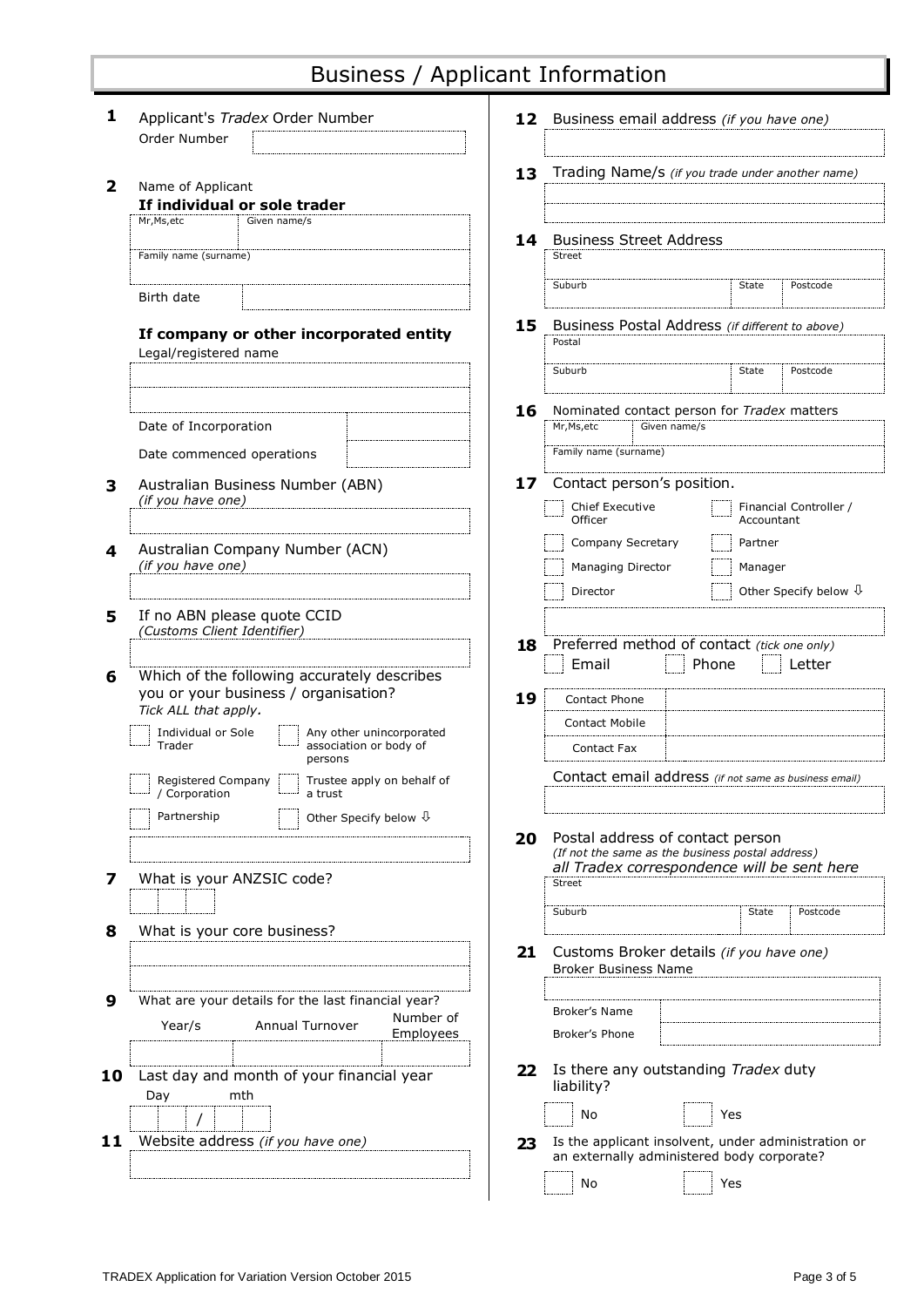# Variation of Goods to be imported under *Tradex*

|          | Goods to be imported<br>24<br>Are the goods you propose to import under Tradex, intended for export by you or another party? |                                                                                                                          |                             |       |  |  |  |  |
|----------|------------------------------------------------------------------------------------------------------------------------------|--------------------------------------------------------------------------------------------------------------------------|-----------------------------|-------|--|--|--|--|
|          | $No *$<br>Yes                                                                                                                |                                                                                                                          |                             |       |  |  |  |  |
| 25       | What goods do you intend to include or exclude from your Tradex order? (Indicate with a tick)                                |                                                                                                                          |                             |       |  |  |  |  |
|          | Customs tariff<br>Description of goods<br>chapter number                                                                     |                                                                                                                          |                             |       |  |  |  |  |
|          |                                                                                                                              |                                                                                                                          |                             |       |  |  |  |  |
|          |                                                                                                                              |                                                                                                                          |                             |       |  |  |  |  |
|          |                                                                                                                              |                                                                                                                          |                             |       |  |  |  |  |
|          |                                                                                                                              |                                                                                                                          |                             |       |  |  |  |  |
|          |                                                                                                                              |                                                                                                                          |                             |       |  |  |  |  |
|          | If more entries - please attach a separate sheet to the application.                                                         |                                                                                                                          |                             |       |  |  |  |  |
| 26       | What will be the estimated value of all nominated                                                                            |                                                                                                                          |                             |       |  |  |  |  |
|          | goods imported under your Tradex order?                                                                                      | \$Α                                                                                                                      | Estimated value (per year)  |       |  |  |  |  |
| 27       | How much Customs duty would normally be<br>payable on these goods?                                                           | \$Α                                                                                                                      | Estimated amount (per year) |       |  |  |  |  |
|          | Requirements of <i>Tradex</i> Regulations                                                                                    |                                                                                                                          |                             |       |  |  |  |  |
| 28       | Before being exported, will all goods you propose to import under Tradex be:                                                 |                                                                                                                          |                             |       |  |  |  |  |
|          | a) Kept in the same condition in which they were imported (ie unused and<br>not mixed with other goods)?                     |                                                                                                                          | Yes                         | No    |  |  |  |  |
|          | b) Used by being subjected to a process or to treatment for the purpose                                                      |                                                                                                                          | Yes                         | No    |  |  |  |  |
|          | of producing manufactured goods?                                                                                             |                                                                                                                          |                             |       |  |  |  |  |
|          | c) Used as inputs in the manufacture of other goods?                                                                         |                                                                                                                          | Yes                         | No    |  |  |  |  |
|          | d) Used by being otherwise mixed with other goods (eg simple<br>assembly)?                                                   |                                                                                                                          | Yes                         | No    |  |  |  |  |
|          |                                                                                                                              |                                                                                                                          |                             |       |  |  |  |  |
|          | mixing.                                                                                                                      | If 'Yes' applies to b), c) or d) applies, give a brief description of the manufacture, process, treatment or other<br>29 |                             |       |  |  |  |  |
|          |                                                                                                                              |                                                                                                                          |                             |       |  |  |  |  |
|          |                                                                                                                              |                                                                                                                          |                             |       |  |  |  |  |
|          |                                                                                                                              |                                                                                                                          |                             |       |  |  |  |  |
|          |                                                                                                                              |                                                                                                                          |                             |       |  |  |  |  |
|          | Will any of the imported goods be mixed with like goods produced in Australia?                                               |                                                                                                                          | Yes                         | No    |  |  |  |  |
|          | If 'Yes', give a brief description of the mixture.                                                                           |                                                                                                                          |                             |       |  |  |  |  |
|          |                                                                                                                              |                                                                                                                          |                             |       |  |  |  |  |
|          |                                                                                                                              |                                                                                                                          |                             |       |  |  |  |  |
|          | <b>Export Information</b>                                                                                                    |                                                                                                                          |                             |       |  |  |  |  |
|          | Does the applicant intend to export all nominated goods within one year of                                                   |                                                                                                                          | Yes                         | $No*$ |  |  |  |  |
|          | importation into Australia?                                                                                                  |                                                                                                                          |                             |       |  |  |  |  |
|          | Give a brief description of the exported goods.                                                                              |                                                                                                                          |                             |       |  |  |  |  |
| 30<br>31 |                                                                                                                              |                                                                                                                          |                             |       |  |  |  |  |
|          |                                                                                                                              |                                                                                                                          |                             |       |  |  |  |  |
|          | Will the applicant be the exporter of the goods?                                                                             |                                                                                                                          | Yes $\sqrt{ }$              | $No*$ |  |  |  |  |
|          |                                                                                                                              |                                                                                                                          | Go to Q34                   |       |  |  |  |  |
|          | If you will not be the exporter, provide the details of who will be the exporter (plus contact details if available).        |                                                                                                                          |                             |       |  |  |  |  |
| 32<br>33 |                                                                                                                              |                                                                                                                          |                             |       |  |  |  |  |
|          |                                                                                                                              |                                                                                                                          |                             |       |  |  |  |  |
|          |                                                                                                                              |                                                                                                                          |                             |       |  |  |  |  |
| 34       | What will be the estimated value of goods to be<br>exported?                                                                 | \$Α                                                                                                                      | Estimated value (per year)  |       |  |  |  |  |
|          | Months                                                                                                                       | Weeks                                                                                                                    |                             |       |  |  |  |  |
| 35<br>36 | Estimated time from import to export                                                                                         |                                                                                                                          |                             |       |  |  |  |  |

\*For more information call the Contact Centre on 13 28 46 or visit www.business.gov.au TRADEX Application for Variation Version October 2015 **Page 4 of 5** and 2015